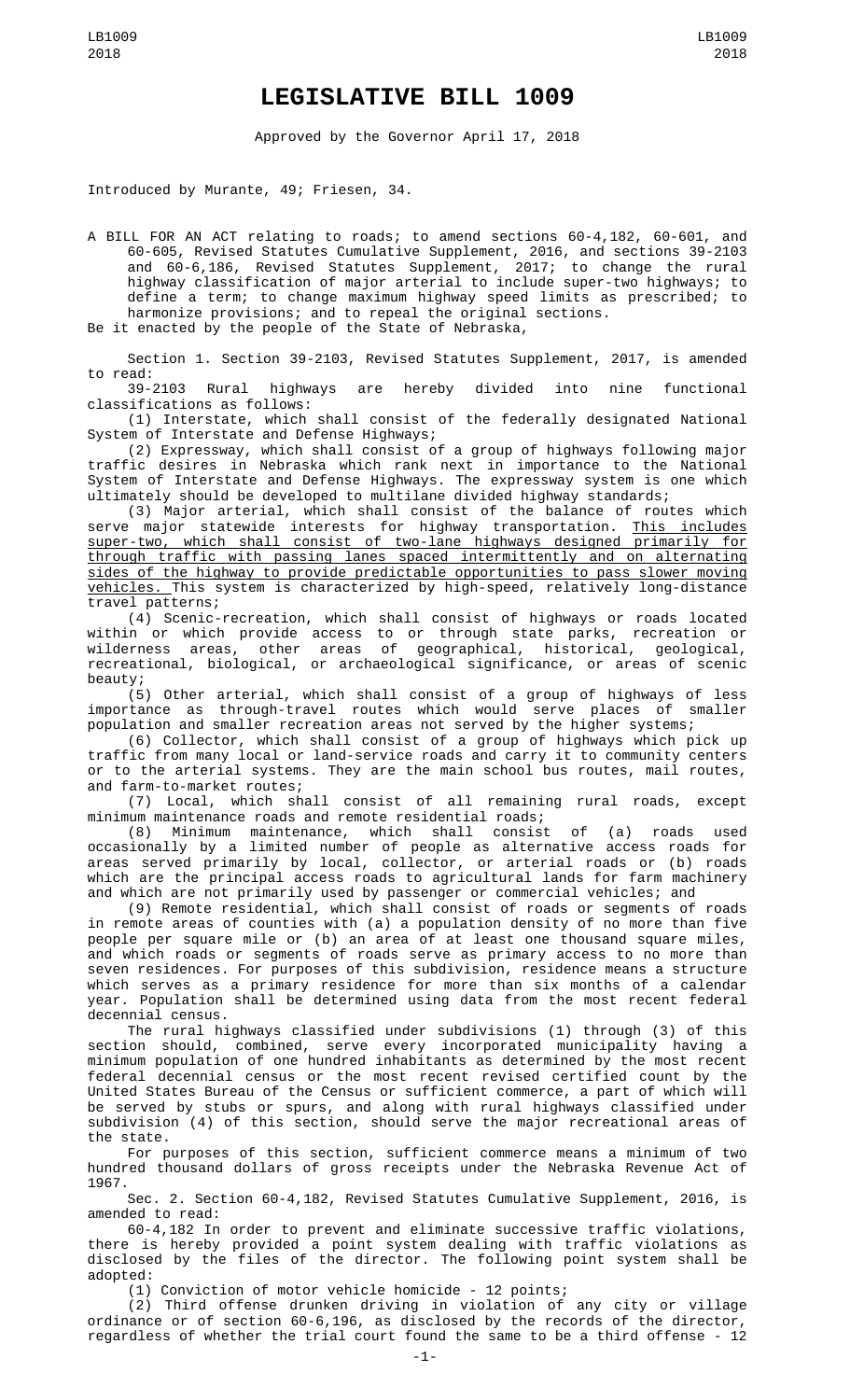points;

(3) Failure to stop and render aid as required under section 60-697 in the event of involvement in a motor vehicle accident resulting in the death or personal injury of another - 6 points;

(4) Failure to stop and report as required under section 60-696 or any city or village ordinance in the event of a motor vehicle accident resulting in property damage - 6 points;

(5) Driving a motor vehicle while under the influence of alcoholic liquor or any drug or when such person has a concentration of eight-hundredths of one gram or more by weight of alcohol per one hundred milliliters of his or her blood or per two hundred ten liters of his or her breath in violation of any city or village ordinance or of section 60-6,196 - 6 points;

(6) Willful reckless driving in violation of any city or village ordinance section  $60-6,214$  or  $60-6,217 - 6$  points;

(7) Careless driving in violation of any city or village ordinance or of section 60-6,212 - 4 points;

(8) Negligent driving in violation of any city or village ordinance - 3 points;

(9) Reckless driving in violation of any city or village ordinance or of section 60-6,213 - 5 points;

(10) Speeding in violation of any city or village ordinance or any of sections 60-6,185 to 60-6,190 and 60-6,313:

(a) Not more than five miles per hour over the speed limit - 1 point;

(b) More than five miles per hour but not more than ten miles per hour over the speed limit - 2 points;

(c) More than ten miles per hour but not more than thirty-five miles per hour over the speed limit - 3 points, except that one point shall be assessed upon conviction of exceeding by not more than ten miles per hour, two points shall be assessed upon conviction of exceeding by more than ten miles per hour but not more than fifteen miles per hour, and three points shall be assessed upon conviction of exceeding by more than fifteen miles per hour but not more than thirty-five miles per hour the speed limits provided for in subdivision  $(1)(f)$   $(1)(e),$   $(g)$   $(f),$   $(h)$   $(g),$  or  $(i)$   $(h)$  of section 60-6,186; and

(d) More than thirty-five miles per hour over the speed limit - 4 points; (11) Failure to yield to a pedestrian not resulting in bodily injury to a pedestrian - 2 points;

(12) Failure to yield to a pedestrian resulting in bodily injury to a pedestrian - 4 points;

(13) Using a handheld wireless communication device in violation of section 60-6,179.01 or texting while driving in violation of subsection (1) or (3) of section 60-6,179.02 - 3 points;

(14) Using a handheld mobile telephone in violation of subsection (2) or (4) of section 60-6,179.02 - 3 points;

(15) Unlawful obstruction or interference of the view of an operator in violation of section 60-6,256 - 1 point;

(16) A violation of subsection (1) of section 60-6,175 - 3 points; and

(17) All other traffic violations involving the operation of motor vehicles by the operator for which reports to the Department of Motor Vehicles are required under sections 60-497.01 and 60-497.02 - 1 point.

Subdivision (17) of this section does not include violations involving an occupant protection system or a three-point safety belt system pursuant to section 60-6,270, parking violations, violations for operating a motor vehicle without a valid operator's license in the operator's possession, muffler violations, overwidth, overheight, or overlength violations, motorcycle or moped protective helmet violations, or overloading of trucks.

All such points shall be assessed against the driving record of the operator as of the date of the violation for which conviction was had. Points may be reduced by the department under section 60-4,188.

In all cases, the forfeiture of bail not vacated shall be regarded as equivalent to the conviction of the offense with which the operator was charged.

The point system shall not apply to persons convicted of traffic violations committed while operating a bicycle as defined in section 60-611 or an electric personal assistive mobility device as defined in section 60-618.02.

Sec. 3. Section 60-601, Revised Statutes Cumulative Supplement, 2016, is amended to read:

60-601 Sections 60-601 to 60-6,383 and section 5 of this act shall be known and may be cited as the Nebraska Rules of the Road.

Sec. 4. Section 60-605, Revised Statutes Cumulative Supplement, 2016, is amended to read:

60-605 For purposes of the Nebraska Rules of the Road, the definitions found in sections 60-606 to 60-676 <u>and section 5 of this act </u>shall be used.

Sec. 5. Super-two highway means a two-lane highway designed primarily for through traffic with passing lanes spaced intermittently and on alternating sides of the highway to provide predictable opportunities to pass slower moving vehicles.

Sec. 6. Section 60-6,186, Revised Statutes Supplement, 2017, is amended to read:

60-6,186 (1) Except when a special hazard exists that requires lower speed for compliance with section 60-6,185, the limits set forth in this section and sections 60-6,187, 60-6,188, 60-6,305, and 60-6,313 shall be the maximum lawful speeds unless reduced pursuant to subsection (2) of this section, and no person shall drive a vehicle on a highway at a speed in excess of such maximum limits: